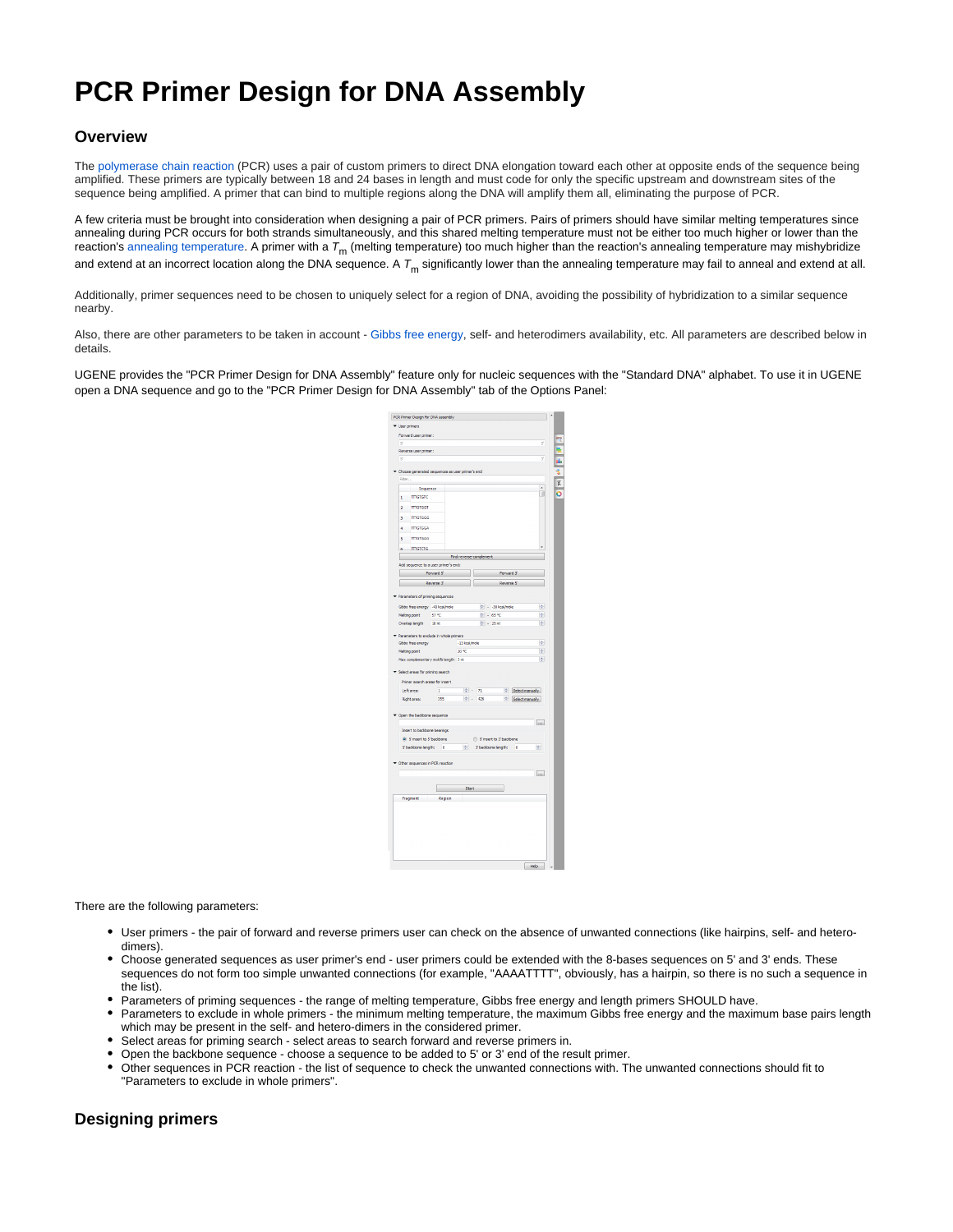### **Physical quantity**

The designed primers should have the set Gibbs free energy, melting temperature and length. Also, these primers could have hairpins, self- and heterodimers, but the mentioned parameters of these found dimers should be limited. Look at the pictures:

|  | 107<br>96.                                                                           |
|--|--------------------------------------------------------------------------------------|
|  | CACTGGAGTTGTCCCAATTCTTGTTGAATTAGATGGTGATGTTAATGGGCACAAATTTTCTGTCAGTGGAGAGGGTGAAGGTGA |
|  |                                                                                      |
|  |                                                                                      |

| $\blacktriangleright$ Parameters of priming sequences        |                  |              |  |                        |   |
|--------------------------------------------------------------|------------------|--------------|--|------------------------|---|
| Gibbs free energy -40 kcal/mole                              |                  |              |  | $\div$ - -30 kcal/mole | ÷ |
| Melting point                                                | 51 °C            |              |  | ≑ - 65 ℃               | ÷ |
| Overlap length                                               | 18 <sub>nt</sub> |              |  | $\frac{1}{2}$ - 25 nt  | ÷ |
| $\blacktriangleright$ Parameters to exclude in whole primers |                  |              |  |                        |   |
| Gibbs free energy                                            |                  | -7 kcal/mole |  |                        | ÷ |
| Melting point                                                |                  | 20 °C        |  |                        | ÷ |
| Max complementary motifs length 3 nt                         |                  |              |  |                        | ÷ |

The found primer "GATGGTGATGTTAATGGGCAC" has Gibbs free energy between -40 and -30 kcal/mol, melting temperature between 51 and 65 °C and length between 18 and 25 nucleotides. Also, there are no heirpins, self- and hetero-dimers in this primer, which has Gibbs free energy more then -7 kcal /mol, melting temperature less than 20 °C and base pairs length more than 3 nucleotides.

#### **Regions**

Forward primers are searched at the left region, reverse primers are searched at the right region. There is an amplified fragment between them:

|            | -------------------------------- |    |    |     |     |  |     |     |     |     |     |     |     |     |             |     |     |         |     |     |     |              |          |      |     |     |     |     |     |     |     |     |
|------------|----------------------------------|----|----|-----|-----|--|-----|-----|-----|-----|-----|-----|-----|-----|-------------|-----|-----|---------|-----|-----|-----|--------------|----------|------|-----|-----|-----|-----|-----|-----|-----|-----|
|            |                                  |    |    |     |     |  |     |     |     |     |     |     |     |     |             |     |     |         |     |     |     |              |          |      |     |     |     |     |     |     |     |     |
| ---------- |                                  |    |    |     |     |  |     |     |     |     |     |     |     |     |             |     |     | _______ |     |     |     | . <b>. .</b> | <b>.</b> |      |     |     |     |     |     |     |     |     |
|            |                                  | 60 | 80 | 100 | 20. |  | 180 | 220 | 240 | 260 | 280 | 300 | 320 | 340 | 360<br>$-0$ | 380 | 404 | 420     | 440 | 460 | 480 |              | 520.     | 540. | 560 | 580 | 600 | 620 | 640 | 660 | 680 | 747 |

| $\blacktriangleright$ Select areas for priming search |     |   |      |                                             |
|-------------------------------------------------------|-----|---|------|---------------------------------------------|
| Primer search areas for insert                        |     |   |      |                                             |
| Left area:                                            |     | ÷ | - 71 | Select manually<br>÷                        |
| Right area:                                           | 355 | ÷ | 426  | Select manually<br>$\overline{\phantom{0}}$ |

The left search area is from 1 to 71 base, the right search area is from 355 to 426 base. The amplified fragment between them.

#### **Backbone sequence**

Backbone sequence is the sequence that is added to 5' end of the primer for the following assembly of the PCR product with the backbone molecule. This parameter is optional. You may set the backbone sequence, the sequence end you want to add backbone to and the length of the sequence from 5' and 3' ends to check if these sequences have unwanted hairpins, self- and hetero-dimers. On the pictures below you may see the differences between "5' insert to 5' backbone" and "5' insert to 3' backbone" ("insert" in this case is the same as "primer").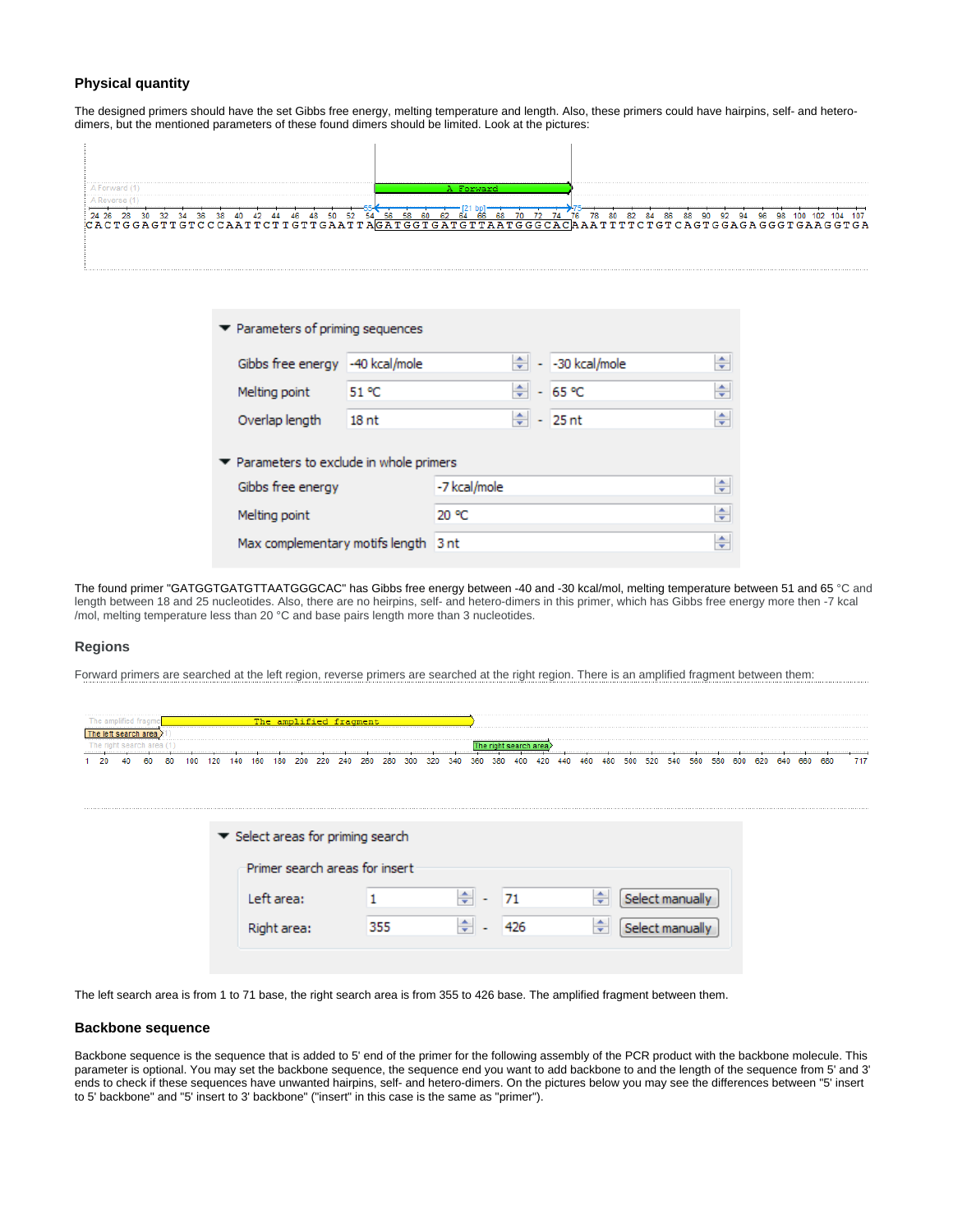

If you set "5' backbone length", then the number of bases you set from 5' end of the backbone sequence will be checked for unwanted connections. The same about "3' backbone length", but from the 3' end. If the checked end has hairpins, self- and homo-dimers you will see the following dialog:

#### • [Backbone details](https://doc.ugene.net/wiki/display/UM/Backbone+details)

#### **Other sequences in PCR reactions**

Sequences that are supposed to be in the reaction mixture. Its important primers do not have unwanted connections to these sequences, so it will be checked that there are no hairpins, self- or hetero-dimers between the resulting primer and any sequence from the "Other sequences in PCR reaction" file.

#### **Result**

The search result is from 1 to 4 pairs of primers. The results should be as close as possible to the amplified fragment. That means, that the searching process starts from the edge of the amplified fragment to the 5' direction on the direct strand in case of the forward primer and to the 3' direction of the reverse-complementary strand in case of the reverse primer. The results are defined with special names:

- A the pair of primers closest to the amplified fragment, corresponding to the entire set of parameters.
- B1 the pair of primers closest to the amplified fragment, corresponding to the entire set of parameters if B2 and/or B3 exist.
- B2 the pair of primers corresponding to the entire set of parameters, which has a 4-nucleotide intersection with B1.
- B3 the pair of primers corresponding to the entire set of parameters, which starts immediately when B1 ends.